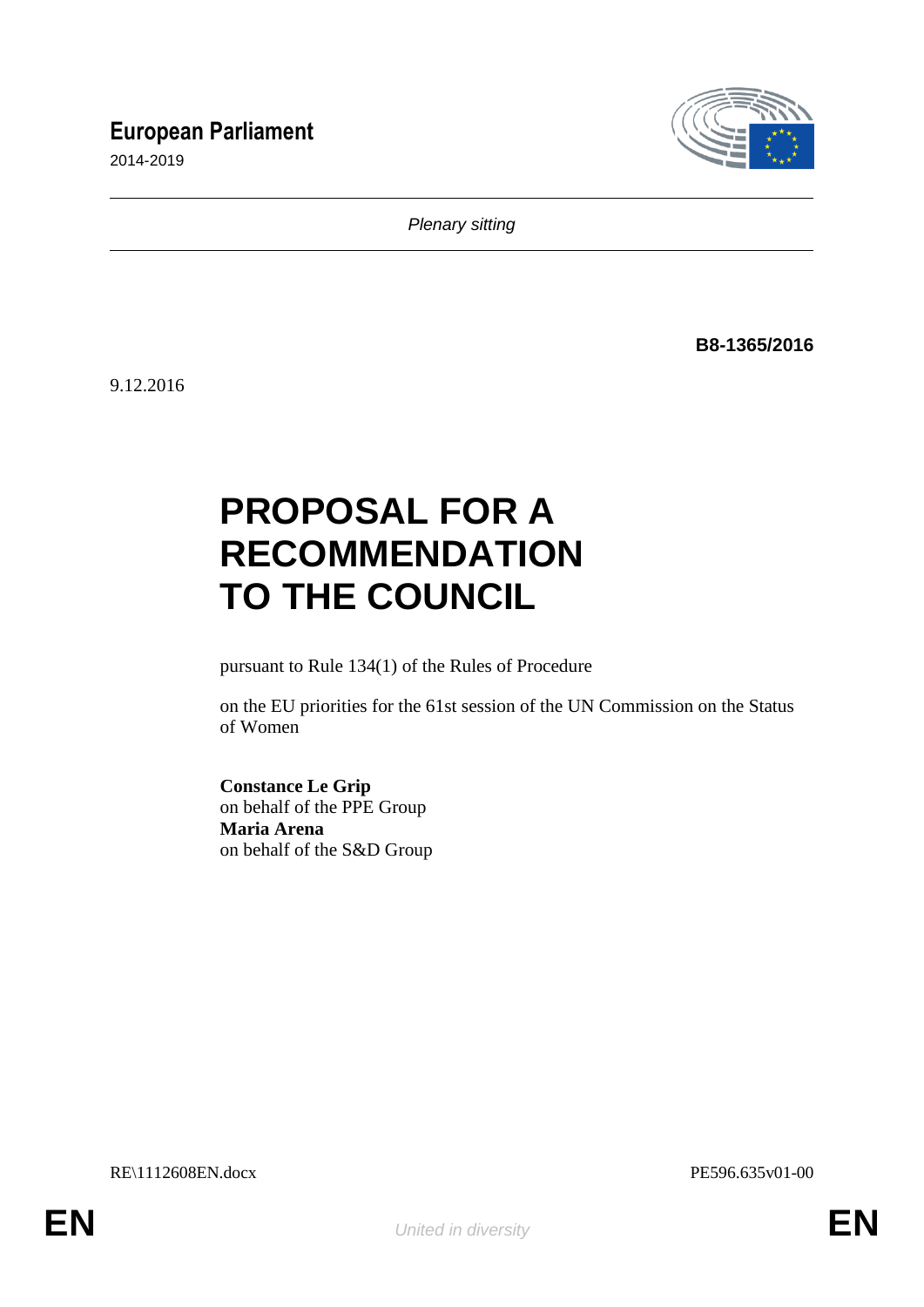#### **B8-1365/2016**

#### **European Parliament recommendation to the Council on the EU priorities for the 61st session of the UN Commission on the Status of Women**

#### *The European Parliament*,

- having regard to the 61st session of the UN Commission on the Status of Women and its priority theme 'Women's economic empowerment in the changing world of work',
- having regard to the Fourth World Conference on Women, held in Beijing in September 1995, the Declaration and Platform for Action adopted in Beijing and the subsequent outcome documents of the United Nations Beijing +5, +10, +15, +20 Special Sessions on further actions and initiatives to implement the Beijing Declaration and Platform for Action, adopted on 9 June 2000, 11 March 2005, 2 March 2010 and 9 March 2015 respectively,
- having regard to the 1979 UN Convention on the Elimination of All Forms of Discrimination against Women (CEDAW),
- having regard to Rule 134(1) of its Rules of Procedure,
- A. whereas equality between women and men is a fundamental principle of the EU, enshrined in the Treaty on European Union, and one of its objectives and tasks, and whereas the EU is also guided by this principle in its external action as both dimensions should be coordinated;
- B. whereas gender equality is not only a fundamental human right, but a precondition for advancing development and reducing poverty and a necessary foundation for a peaceful, prosperous and sustainable world;
- C. whereas the fifth Sustainable Development Goal is to achieve gender equality and to empower all women and girls worldwide; whereas empowering women means enabling women to gain more power and control over their lives;
- D. whereas women are important economic agents worldwide and women's economic participation can grow economies, create jobs and build inclusive prosperity; whereas countries that value and empower women to participate fully in the labour market and decision-making are more stable, prosperous and secure;
- E. whereas 20 after Beijing, despite solid evidence that women's empowerment is central to reducing poverty, promoting development and addressing the world's most urgent challenges, EU governments recognised that no country had fully achieved equality between women and men and empowerment for women and girls, that progress had been slow and uneven, that major gaps and forms of discrimination remained and that new challenges had emerged in the implementation of the Platform for Action's 12 critical areas of concern;
- F. whereas the EU plays an important role in fostering the empowerment of women and girls, within the EU as well as worldwide, by political and financial means;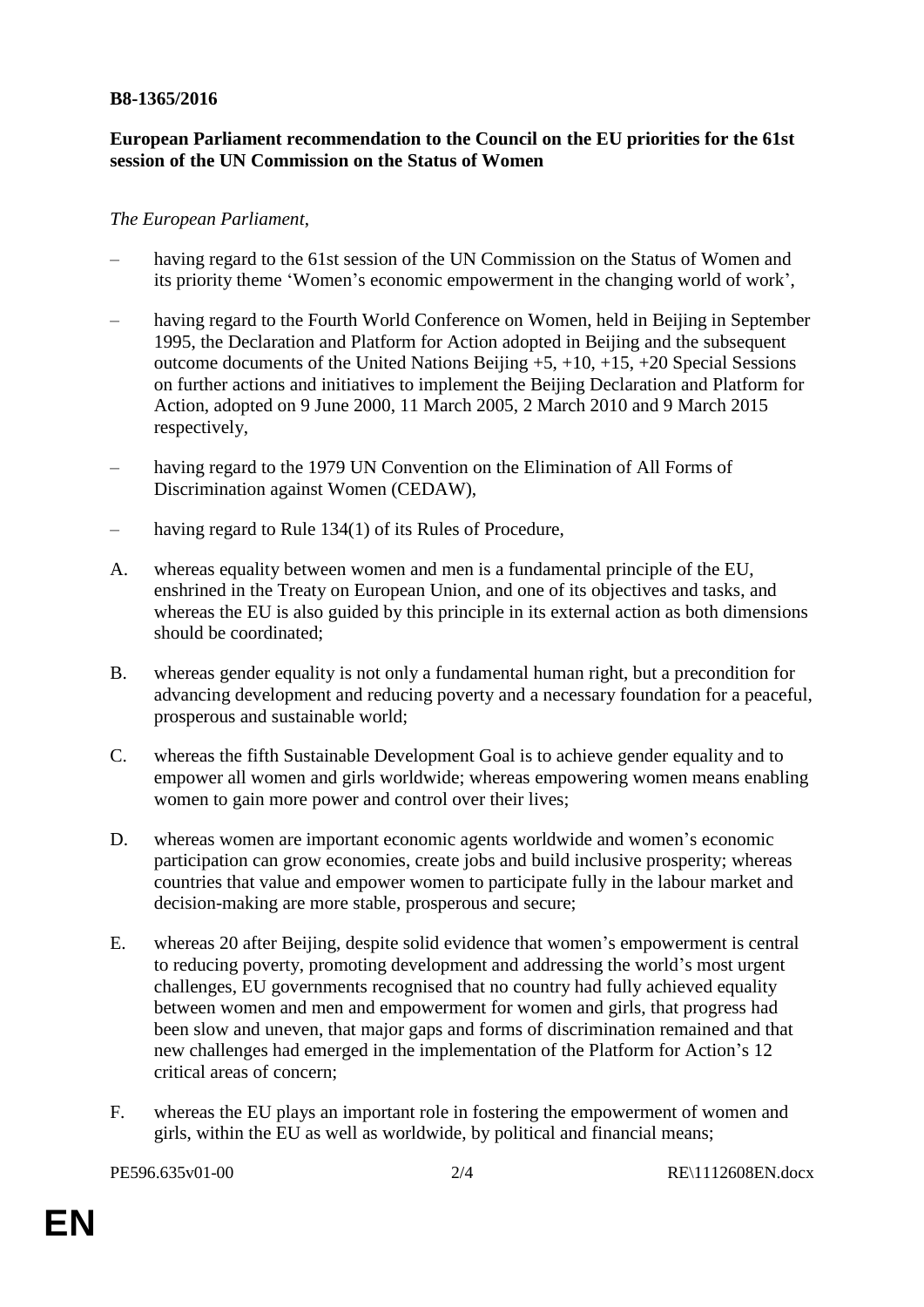1. Addresses the following recommendation to the Council:

#### **General conditions for empowering women and girls**

- (a) Confirm its commitment to the Beijing Platform for Action and to the range of actions for gender equality outlined therein;
- (b) Encourage policies to invest in women's and girls' access to education and vocational training and to eliminate gender disparities in these fields;
- (c) Combat all forms of violence against women and girls in the public and private spheres as a serious breach of their physical and psychological integrity preventing them from realising their full potential;
- (d) Devise policies to promote and support decent work and full employment for all women;
- (e) Ensure universal access to sexual and reproductive health care and reproductive rights as agreed in the Programme of Action of the International Conference on Population and Development, the Beijing Platform for Action and the outcome documents of the review conferences thereof.

#### **Enhancing women's economic empowerment and overcoming barriers on the labour market**

- (f) Call on all parties to ratify and implement the CEDAW, giving special attention to Articles 1, 4, 10, 11, 13, 14 and 15;
- (g) Encourage all parties to enact policies and laws ensuring equal pay for equal work and work of equal value;
- (h) Work towards policies supporting women's enterprise development in the context of decent work and the removal of all barriers in their setting up of a business, including finance or access to credit and markets;
- (i) Promote new investment in social care infrastructure, education and health care and in public provision of accessible, affordable and quality child and dependent care;
- (j) Support policies that favour the equal sharing of domestic and care responsibilities between women and men;
- (k) Support the establishment of an ILO convention to provide an international standard to address gender-based violence in the workplace;
- (l) Encourage women and girls through awareness raising campaigns and support programmes to enter academic and research careers in all scientific fields, with a special focus on the technology and digital economy;
- (m) Ensure coherence between EU external policies and the sustainable

#### RE\1112608EN.docx 3/4 PE596.635v01-00